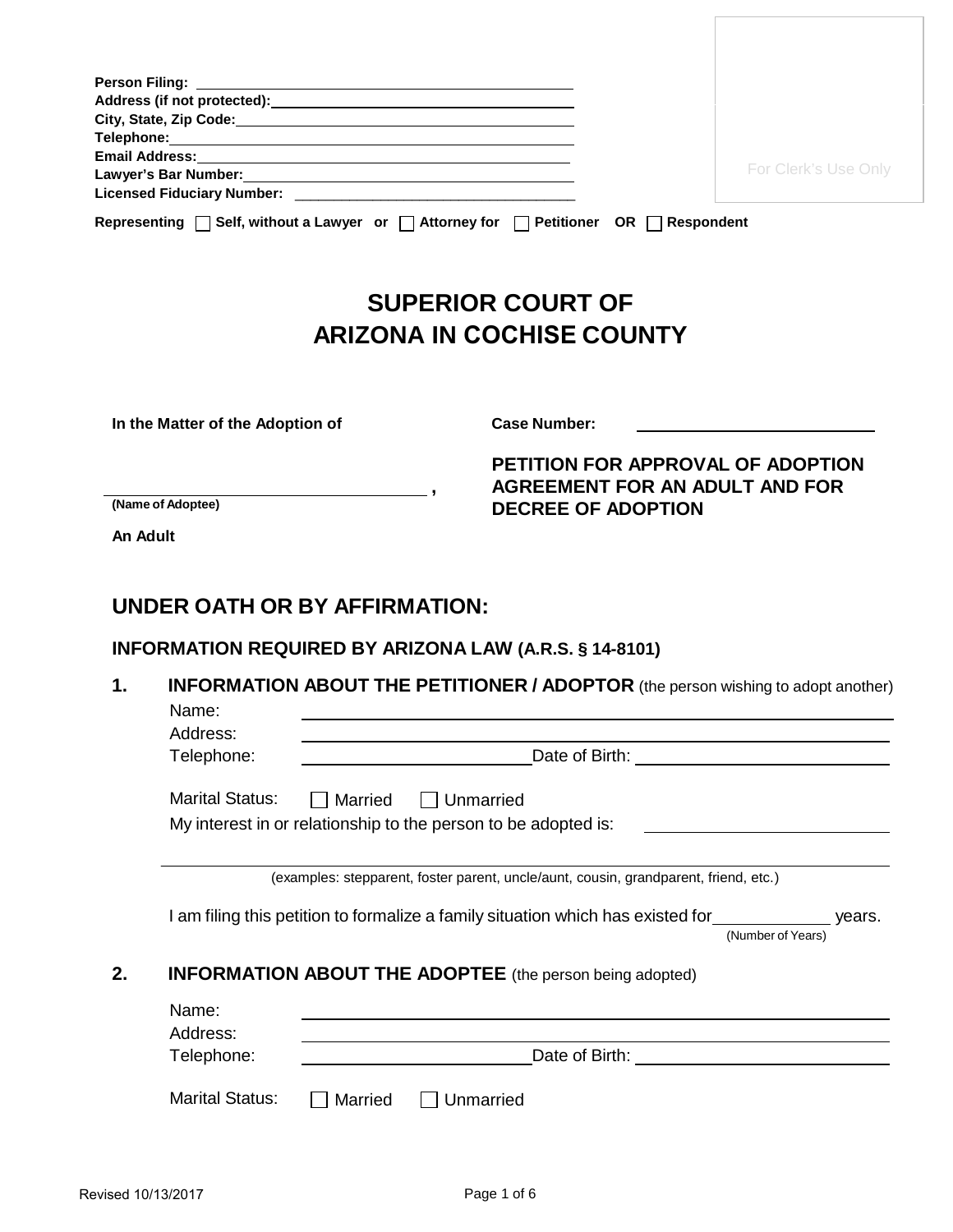#### **3. INFORMATION ABOUT THE ADOPTEE'S NATURAL PARENTS:**

| Address:           | <u> 1980 - Johann Barn, mars ann an t-Alban ann an t-Alban ann an t-Alban ann an t-Alban ann an t-Alban ann an t-</u>                                                                                                                              |  |  |  |
|--------------------|----------------------------------------------------------------------------------------------------------------------------------------------------------------------------------------------------------------------------------------------------|--|--|--|
|                    | Telephone:                                                                                                                                                                                                                                         |  |  |  |
|                    |                                                                                                                                                                                                                                                    |  |  |  |
| Address:           | and the control of the control of the control of the control of the control of the control of the control of the                                                                                                                                   |  |  |  |
|                    | Telephone:<br>and the control of the control of the control of the control of the control of the control of the control of the                                                                                                                     |  |  |  |
|                    | <b>REASON FOR ADOPTION:</b> The parties are requesting this adoption, and believe it is in the<br>best interest of the person seeking to adopt, the adoptee, and the public, because:                                                              |  |  |  |
|                    |                                                                                                                                                                                                                                                    |  |  |  |
|                    |                                                                                                                                                                                                                                                    |  |  |  |
|                    |                                                                                                                                                                                                                                                    |  |  |  |
|                    |                                                                                                                                                                                                                                                    |  |  |  |
|                    |                                                                                                                                                                                                                                                    |  |  |  |
|                    | <b>INFORMATION ABOUT OTHER ADULT ADOPTIONS:</b>                                                                                                                                                                                                    |  |  |  |
|                    | (Check one box.)                                                                                                                                                                                                                                   |  |  |  |
|                    | The Petitioner has never previously adopted another adult person.                                                                                                                                                                                  |  |  |  |
|                    | below.)                                                                                                                                                                                                                                            |  |  |  |
| <b>OR</b><br>Name: |                                                                                                                                                                                                                                                    |  |  |  |
|                    | the control of the control of the control of the control of the control of the control of the control of the control of the control of the control of the control of the control of the control of the control of the control<br>Date of Adoption: |  |  |  |
|                    | The Petitioner has previously adopted another adult person(s). (If "yes", provide details<br><u> 1989 - Johann Barbara, martxa alemaniar amerikan basar da a</u>                                                                                   |  |  |  |
| Name:              |                                                                                                                                                                                                                                                    |  |  |  |
|                    | Date of Adoption:<br><u> 1989 - Andrea Stadt Britain, amerikansk politik (* 1958)</u>                                                                                                                                                              |  |  |  |

| Name:<br>Date of Adoption:<br>Place of Adoption (City, State, Nation): |  |
|------------------------------------------------------------------------|--|
| Name:<br>Date of Adoption:<br>Place of Adoption (City, State, Nation): |  |
| Name:<br>Date of Adoption:<br>Place of Adoption (City, State, Nation): |  |

**(If more spaces are required, make an additional copy of this page and attach.)**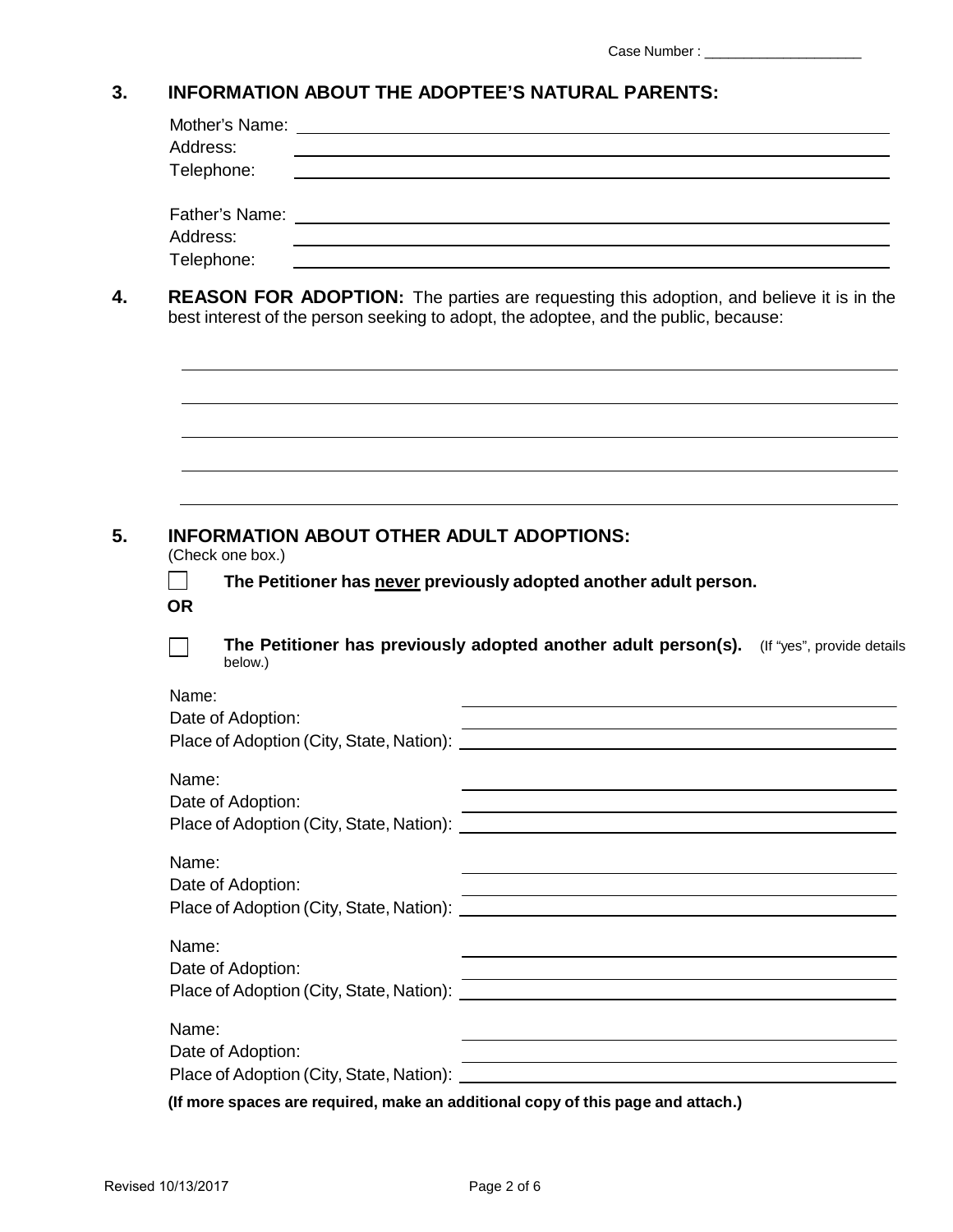**6. PERSONS ENTITLED TO NOTICE** of this matter and to whom I will give notice of this case: (See instructions.)

|           | <b>Name</b> | <b>Address</b> | <b>Relationship to the Adoptee</b> |
|-----------|-------------|----------------|------------------------------------|
| Α.        |             |                |                                    |
| <b>B.</b> |             |                |                                    |
| C.        |             |                |                                    |
| D.        |             |                |                                    |

### **STATEMENTS TO THE COURT:**

**(Note: All of these statements must be true for this court to grant your Petition.)**

| 7. | TRUE | <b>Venue</b> (the court in which you are filing this Petition) is proper in this county<br>because either the Adoptor or Adoptee lives in this county.                                                                                                                                                                                                                                                            |
|----|------|-------------------------------------------------------------------------------------------------------------------------------------------------------------------------------------------------------------------------------------------------------------------------------------------------------------------------------------------------------------------------------------------------------------------|
| 8. | TRUE | The parties agree to assume toward each other the legal relation of parent<br>and child. Adopting parent will hereafter treat adoptee as if he/she were the<br>natural child of the adopting parent. Adoptee will hereafter treat the<br>adopting parent as his/her natural parent. Both parties shall have all of the<br>rights and be subject to all of the duties and responsibilities of parent and<br>child. |

## **REQUESTS TO THE COURT:**

#### **Petitioner asks the Court to:**

- **1.** Make a finding that this adoption is in the best interests of the Adoptor, Adoptee, and the public.
- **2.** Approve the Adoption Agreement between the Adoptor and Adoptee.
- **3.** Issue a Decree of Adoption in this matter.
- **4.** (If desired by the Adoptee. If no name change is desired, leave blank.) Order that the Adoptee's name be changed to the following:

| $\blacksquare$<br>r<br>. | $\sim$ $\sim$ | $\sim$<br><u>аз</u><br>---- |
|--------------------------|---------------|-----------------------------|

I ask that the birth records be ordered changed to reflect the new name requested above.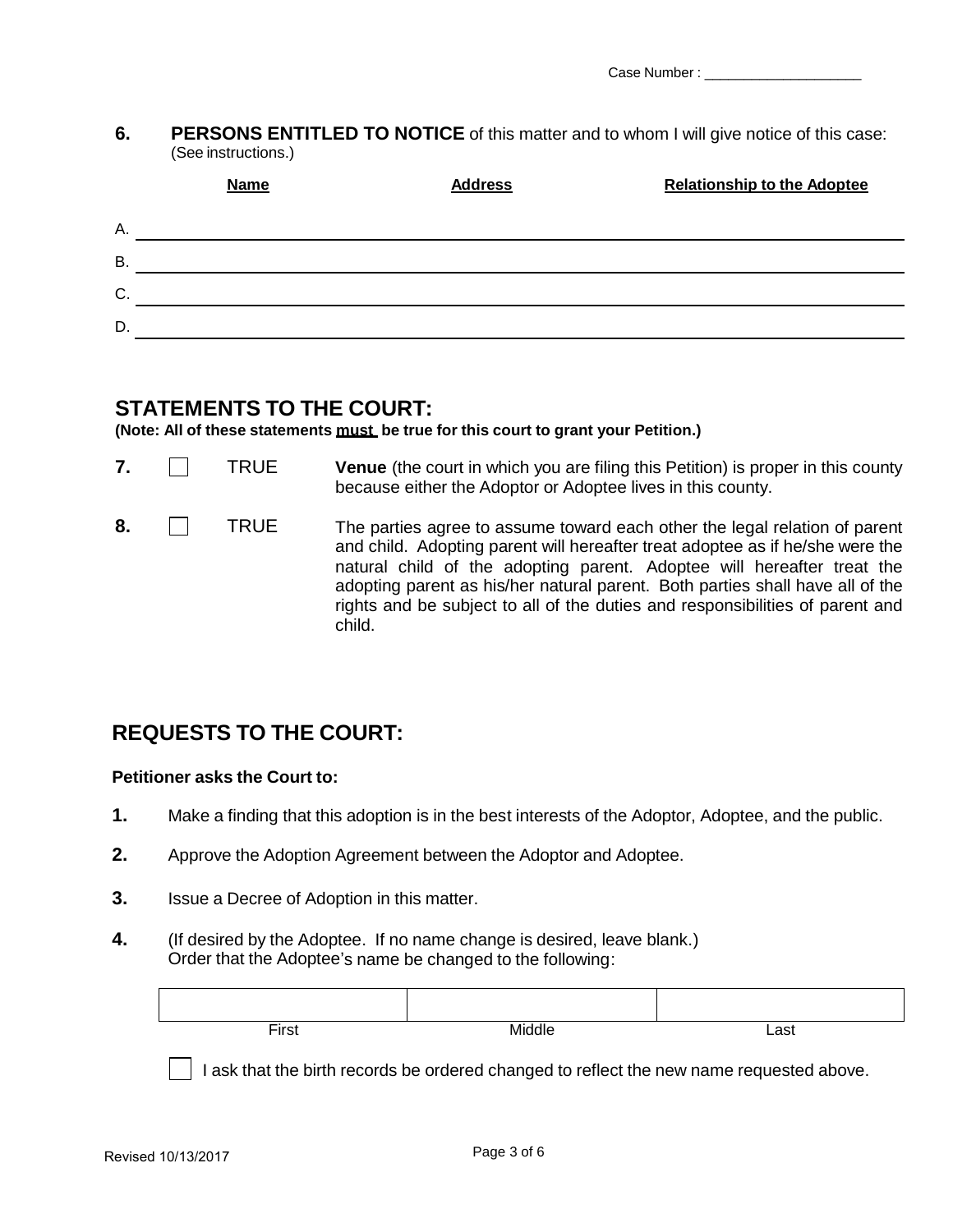**5.** Make any other orders the Court decides are in the best interests of the Adoptor, Adoptee, and the public.

## **UNDER OATH OR BY AFFIRMATION**

**I swear or affirm under penalty of perjury that the contents of this document are true and correct to the best of my knowledge and belief.**

**Dated this day of** , .

**Signature of Adoptor** 

Signature of Adoptee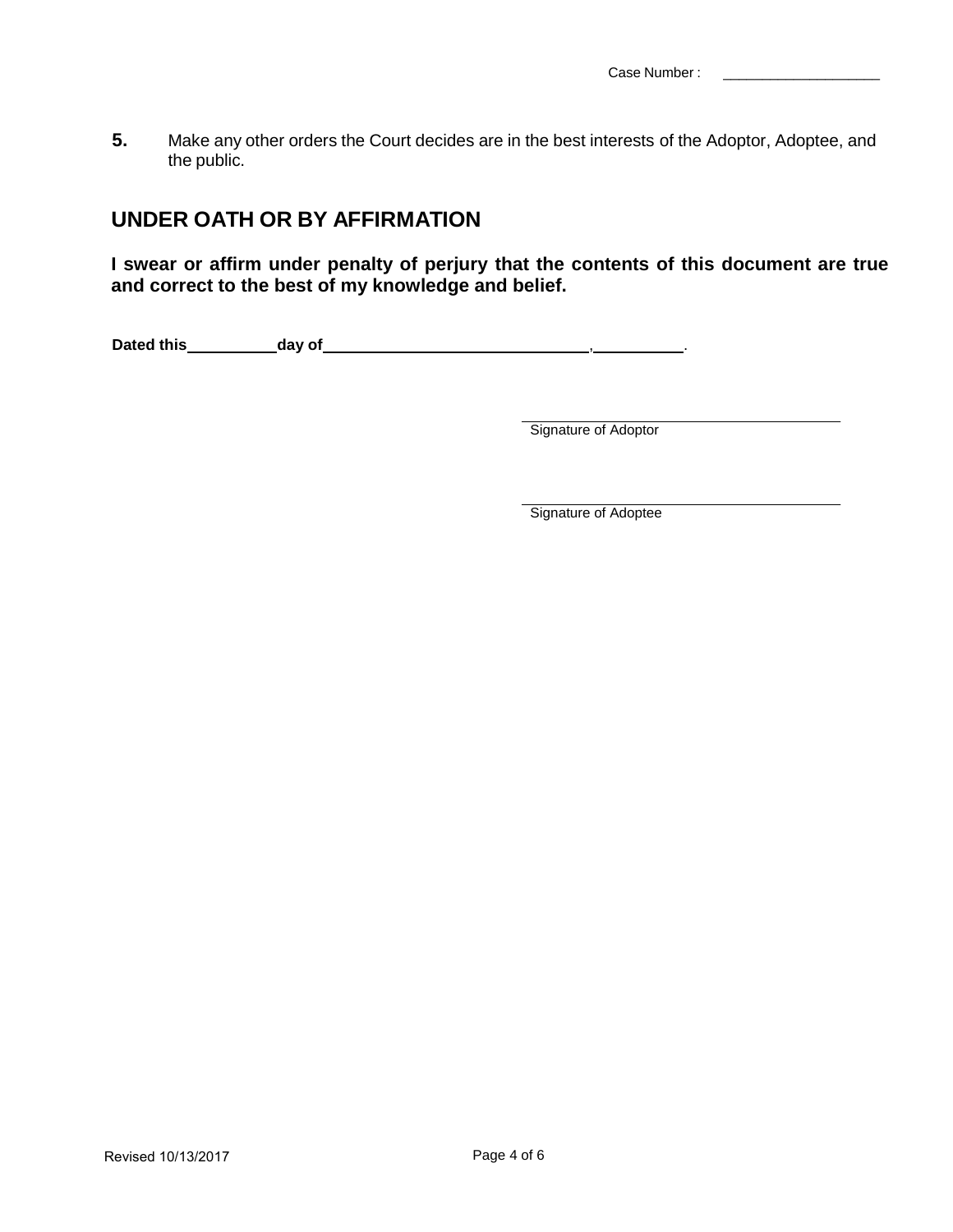Case Number :

# **VERIFICATION**

**STATE OF ARIZONA** 

**County of Cochise )**

 **,** the above named **Adoptor in** this matter, being duly sworn, deposes and says: (Name of Adoptor)

# **UNDER OATH OR BY AFFIRMATION**

**) ) ss.**

I swear or affirm that I am the **Adoptor** and Petitioner in this matter. By signing below, I state to the Court that I have read and understood the contents of this document, and that the information provided is true and correct to the best of my knowledge and belief.

|                                                     | (Signature of Adoptor)        |    |
|-----------------------------------------------------|-------------------------------|----|
|                                                     |                               |    |
|                                                     |                               |    |
| Subscribed and sworn to or affirmed before me this: | (date)                        | by |
|                                                     |                               |    |
| (notary seal)                                       | Deputy Clerk or Notary Public |    |